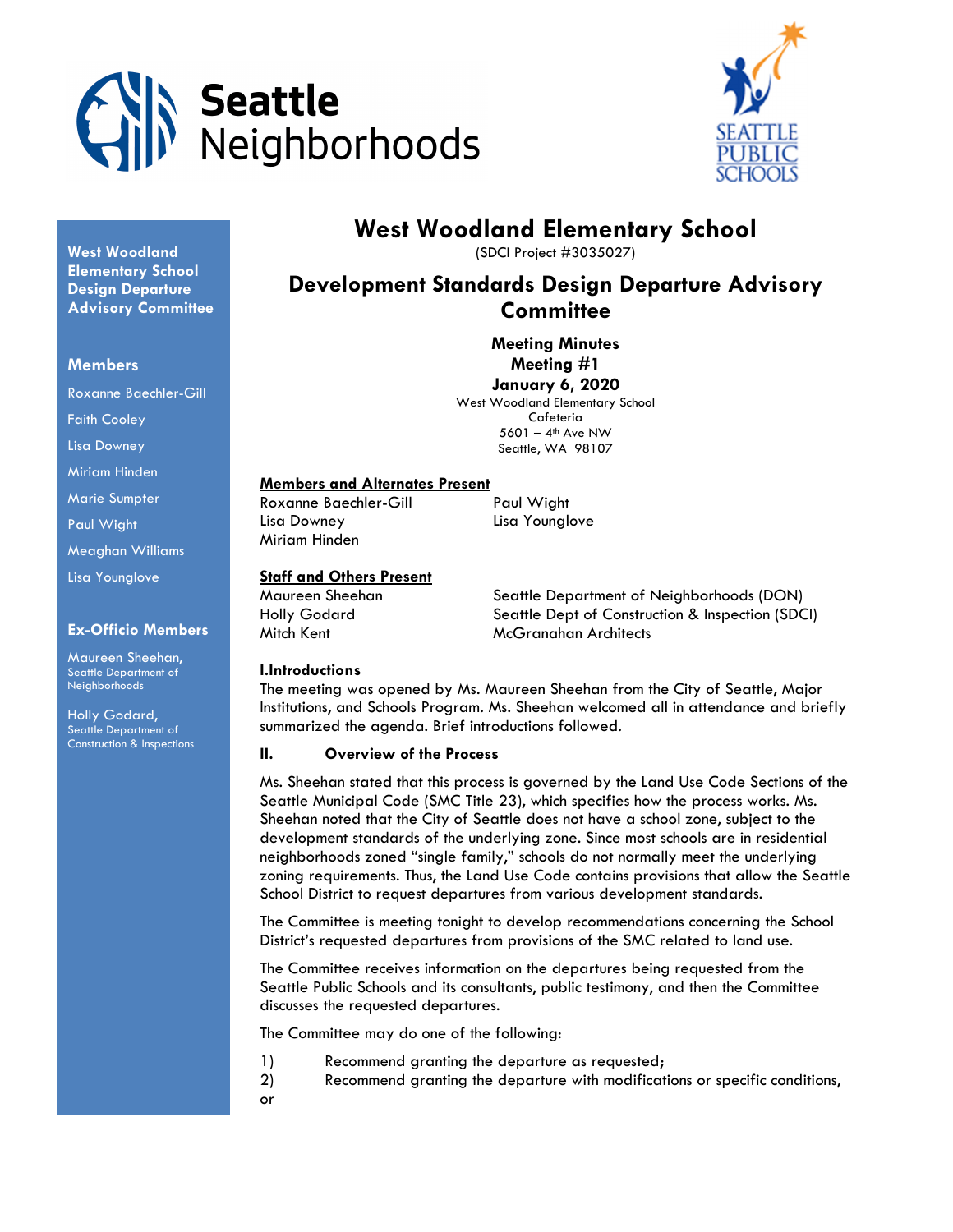3) Recommend denial of the departure.

Conditions or modifications identified should be clearly related to the requested departure and enforceable on the District.

The Committee may develop recommendations at this meeting, or if time does not allow, additional public testimony is desired, or additional information is needed, the Committee may hold up to two additional meetings. If the Committee concludes they have enough information and there is no further benefit from additional public testimony, the Committee can determine to move forward at the end of this meeting in establishing their recommendations; in that case, this would be the only public meeting.

Ms. Sheehan emphasized that the Committee will make recommendations that will be put into a report that will be reviewed by the Committee and forwarded to Ms. Holly Godard of the Seattle Department of Construction and Inspections (SDCI), who will take it into consideration when drafting the Director's decision.

# III. Presentation

# **Project Description**

The School Design Advisory Team (SDAT) was formed last spring based from members of the school community and educators. They were guided through seven departures with their advice extracted on how to accomplish the major program effort.

If you are interested in the progress, go to the **School District's website** for "West Woodland Elementary Addition and Improvements." The background information was put together with the SDAT.

At the end of this meeting, the Committee and Ms. Sheehan will put together a recommendation report within 30 days to be given to the Seattle Department of Construction & Inspection for review. The online data list will be used to notify people of any updates and revised information.

The SDAT is an advisory team in the capital project process. Their recommendations are not mandates. The School Board is making sure the environment that is created for children supports education. Seattle Public School feels that this is your place and wants to make sure the building fits in the community as a desired asset to the community, sustainable, operated at a low cost and with a low impact to the environment.

The school resides on 3.2 acres of which there are two parking areas – one on the northside with 15 spots and another in the southeast corner that has 4 dedicated daycare facility spots. Current volume supports 545 students; the building is about 57,000 square feet in two stories. There is a 60-foot utilities easement that runs through the playground that poses a design challenge.

The first step is to remove four portables and then renovate 8,000 square feet of space for one large cafeteria space instead of a shared space of physical activity and food. This will make it possible to have only two lunch periods instead of three. This will allow more time for physical activity. An additional 28,000 square feet will be added for new classrooms.

#### IV. Departure Requests

#### Departure #1 – Greater than Allowed Building Height

There are two proposed additions to the façade height and roof slope of the existing building. Each addition is over 35 feet but below the existing cupola. The cupola exceeds the allowable 35-foot maximum building height. The additional height allows for increased day light into educational spaces as well as future ability for SPS to install photovoltaic panels.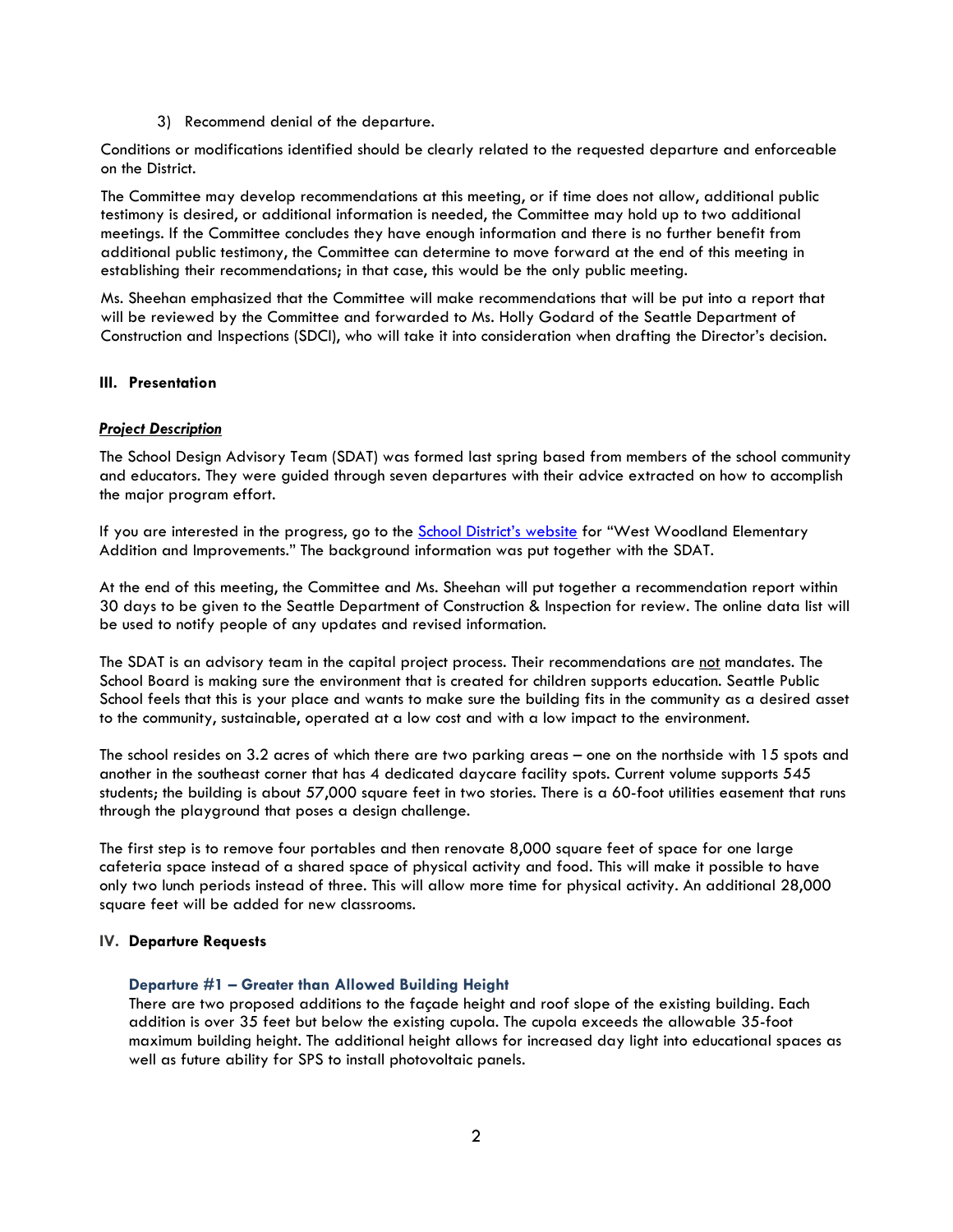#### Departure #2 – Less than Required Building Setback

The current north façade of the school has no setback from the street located across a residential zone. The project team is requesting a departure for a setback 5<15 feet. The setback will only apply to the two utility poles at the north side at the edge of the field. The cost impacts for relocating utilities are likely to be prohibitive.

#### Departure #3 – Less than Required Off-street Parking

One space for each 80 square feet of all auditoria or public assembly rooms, or one space for every 8 fixed seats in auditoria or public assembly rooms containing fixed seats, for new public schools on a new or existing public school site. This equates to 78 required stalls. The departure proposes 10 stalls with a remainder of 68 stalls unbuilt.

#### Departure #4 – Secured Bicycle Parking

Instead of secure locations and arrangements of long-term bicycle parking, with features such as locked rooms or cages and bicycle lockers, this project departure proposes a departure of 36 long-term bicycle parking spots unsecured.

#### Departure #5 – Access to Bicycle Parking

Provide pedestrian and bicycle access to long-term bicycle parking that is separate from other vehicular entry and egress points. This departure requests shared access to (36) unsecured long-term bicycle parking spots.

#### Departure #6 – Unprotected Bicycle Parking

Provide full-weather protection for all required long-term bicycle parking. This departure requests 36 long-term bicycle parking spots to unprotected from weather.

#### Departure #7 – Message Board

No flashing, changing image or message board signs shall be permitted. This departure requests to install a double-sided, electronic, changing image message board.

#### V. Public Comment

Ms. Sheehan opened the floor for public comments and questions. Comments are to be directed to the committee for their consideration.

(Editor's Note: The comments shown below are summaries of statements provided. They are not transcriptions and have been shortened and edited to include the major points raised. Full comments are retained in the files in voice recording (.mp3) form.)

Comments from Jodi Jamerson: requested traffic bumps be installed to deter neighborhood speeding. She suggested the school start educating people regarding parking. Ms. Jamerson commented that their residence has two parking spaces curbside; and more often than not, somebody pulls in front of their home. She also asked if the school departures would affect property values.

Comments from Jane Sheridan: Ms. Sheridan's family has lived in the neighborhood for 30 years. She is also concerned about parking – especially at the start and the end of the school day. Based on the presentation, she wondered why there would be fewer parking spaces at a time when the school expects more teachers and students.

Ms. Sheridan later commented about construction through the end of the year. She wondered what process will be in place for the construction equipment's safety and security. Ms. Sheridan mentioned a previous incident where students tried to start a forklift parked at the school. She also added her concern regarding roof access.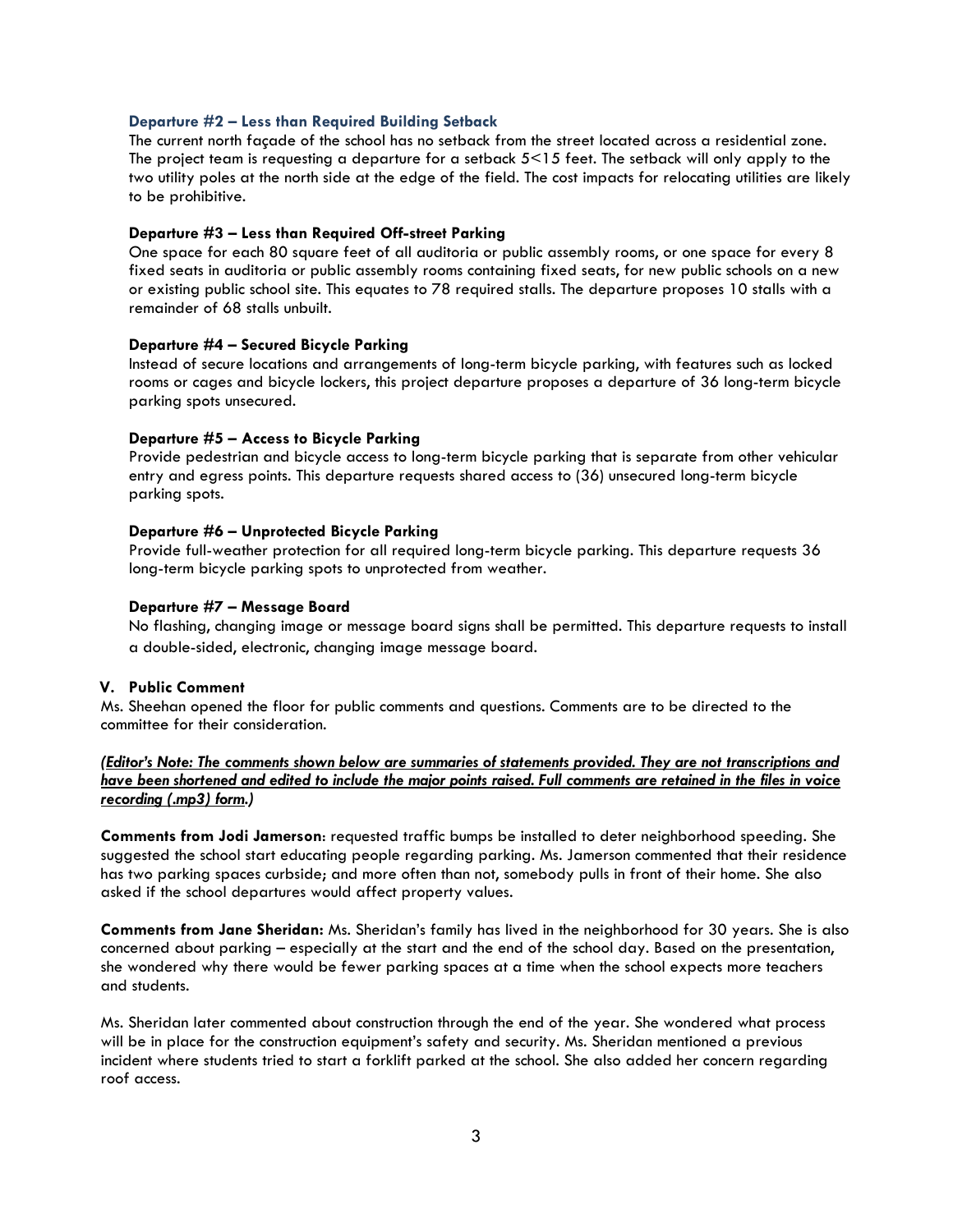Comments from Jamee Ashburn: Ms. Ashburn and her husband live across from the school's north side. She noted that it is regular occurrence with the current northeast roof height that children are constantly able to access the roof all the way up to the cupola. Ms. Ashburn asked if any considerations could be made to limit their access. She mentioned noise coming from the school's roof often woke them up at night. Ms. Ashburn's main concern is the huge safety issue and liability to the school district.

Comments from Jason Roselander: Mr. Roselander echoed Ms. Jamerson's suggestion of encouraging school families to practice good parking. He also expressed his frustration when cars are parked and left in his one curbside parking spot.

Comments from Loren Hill: Mr. Hill agreed with the benefit of slowing drivers down. He also talked about children parking their bikes in different ways according to their needs. Mr. Hill asked if the bike park could be more flexible instead of having designated spots.

Comments from Jén Haller: Ms. Haller commented on the proposed reader board. She also voiced concern about children getting on the roof and asked if something could be done to limit access.

Comments from a member of the public added his thoughts that it was clearly illustrated that 78 spots would be a good idea. He wondered how they came up with 10 spots when 15 could fit on-site.

## VI. Committee Deliberations and Recommendations

Ms. Sheehan checked in with the committee to check if everyone had enough information and if there were any questions. She said the committee would now go through the departures and decide which ones would recommendations, conditions with recommendations, or a "No."

Ms. Sheehan responded to a question regarding public comments not related to the departures. She explained in those instances, the City would hold conversations with the different departments and the community so the Committee may stay focused on the stated departures.

# 1. Greater than Allowed Building Height

Some have witnessed students climbing on portable roofs. Could there be a condition that the new roof be designed in a way to deter children access? Ms. Godard said she does not think the City can place code requirements on the roof design.

Mr. Wight stated that the School District is aware of the situation and that there were already steps being taken to modify that condition. He believes the School District Facilities department has plans to help alleviate this situation. Unfortunately, the District is not able to stop everything.

A motion was made and seconded for a vote recommending Departure #1 with no conditions. The vote for Departure #1 was unanimous.

# 2. Less than Required Building Setback

Building material will be brick with an expected length of 80 feet. Mr. Kent responded that trees would have to be removed in the 3-4 feet work area. The trees are not on school property but in a SDOT right-of-way.

A motion was made and seconded to vote on the departure. Departure #2 was unanimously approved with no conditions.

# 3. Less than Required Off-street Parking

The School District will be discussing Safe Routes to Schools with the addition of West Woodland on the agenda soon to talk about improvements with SDOT, SPD and the City.